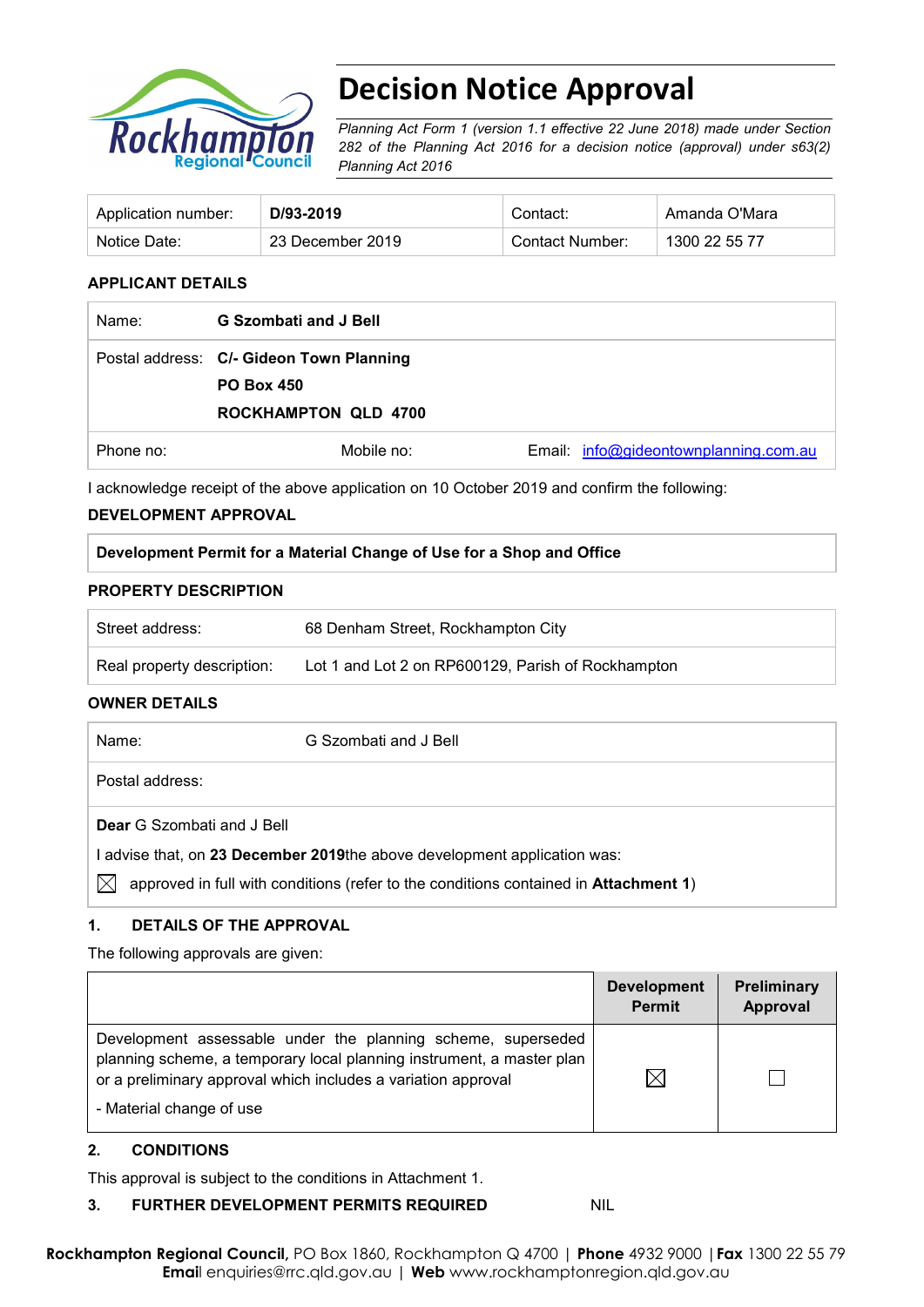#### **4. SUBMISSIONS** NIL

Properly made submissions were not made in relation to the application.

#### **5. THE APPROVED PLANS**

#### **The approved development must be completed and maintained generally in accordance with the approved drawings and documents:**

| <b>Drawing/report title</b>    | Prepared by | <b>Date</b> | Reference<br>number | <b>Revision</b> |
|--------------------------------|-------------|-------------|---------------------|-----------------|
| Floor Plan and Front Elevation |             | undated     |                     |                 |

#### **6. CURRENCY PERIOD FOR THE APPROVAL (s.85 of the** *Planning Act***)**

The standard currency periods stated in section 85 of *Planning Act 2016* apply to each aspect of development in this approval, if not stated in the conditions of approval attached.

#### **7. STATEMENT OF REASONS**

| Description of the<br>development                  | The proposed development is for a Material Change of Use for a Shop and<br>Office                                                                                                                                                                                                                                                                               |  |  |
|----------------------------------------------------|-----------------------------------------------------------------------------------------------------------------------------------------------------------------------------------------------------------------------------------------------------------------------------------------------------------------------------------------------------------------|--|--|
| <b>Reasons for Decision</b>                        | The proposal is within an existing commercial building and is of an<br>a)<br>appropriate scale and size that will not compromise the character and<br>amenity of the surrounding area;                                                                                                                                                                          |  |  |
|                                                    | The proposed use does not compromise the strategic framework in the<br>b)<br>Rockhampton Region Planning Scheme 2015;                                                                                                                                                                                                                                           |  |  |
|                                                    | Assessment of the development against the relevant zone purpose,<br>C)<br>planning scheme codes and planning scheme policies demonstrates<br>that the proposed development will not cause significant adverse<br>impacts on the surrounding natural environment, built environment and<br>infrastructure, community facilities, or local character and amenity; |  |  |
|                                                    | The proposed development does not compromise the relevant State<br>d)<br>Planning Policy.                                                                                                                                                                                                                                                                       |  |  |
| Assessment<br><b>Benchmarks</b>                    | The proposed development was assessed against the following assessment<br>benchmarks:                                                                                                                                                                                                                                                                           |  |  |
|                                                    | Low-Medium Density Residential Zone Code;                                                                                                                                                                                                                                                                                                                       |  |  |
|                                                    | Access, Parking and Transport Code;                                                                                                                                                                                                                                                                                                                             |  |  |
|                                                    | Landscape Code;                                                                                                                                                                                                                                                                                                                                                 |  |  |
|                                                    | Stormwater Management Code;                                                                                                                                                                                                                                                                                                                                     |  |  |
|                                                    | Waste Management Code; and                                                                                                                                                                                                                                                                                                                                      |  |  |
|                                                    | Water and Sewer Code.                                                                                                                                                                                                                                                                                                                                           |  |  |
| <b>Compliance with</b><br>assessment<br>benchmarks | The development was assessed against all of the assessment benchmarks<br>listed above and wholly complies with all of these without exception.                                                                                                                                                                                                                  |  |  |
| <b>Matters prescribed by</b>                       | The State Planning Policy - Part $E_i$<br>(i)                                                                                                                                                                                                                                                                                                                   |  |  |
| regulation                                         | (ii) The Central Queensland Regional Plan;                                                                                                                                                                                                                                                                                                                      |  |  |
|                                                    | (iii) The Rockhampton Region Planning Scheme 2015; and                                                                                                                                                                                                                                                                                                          |  |  |
|                                                    | (iv) The common material, being the material submitted with the application.                                                                                                                                                                                                                                                                                    |  |  |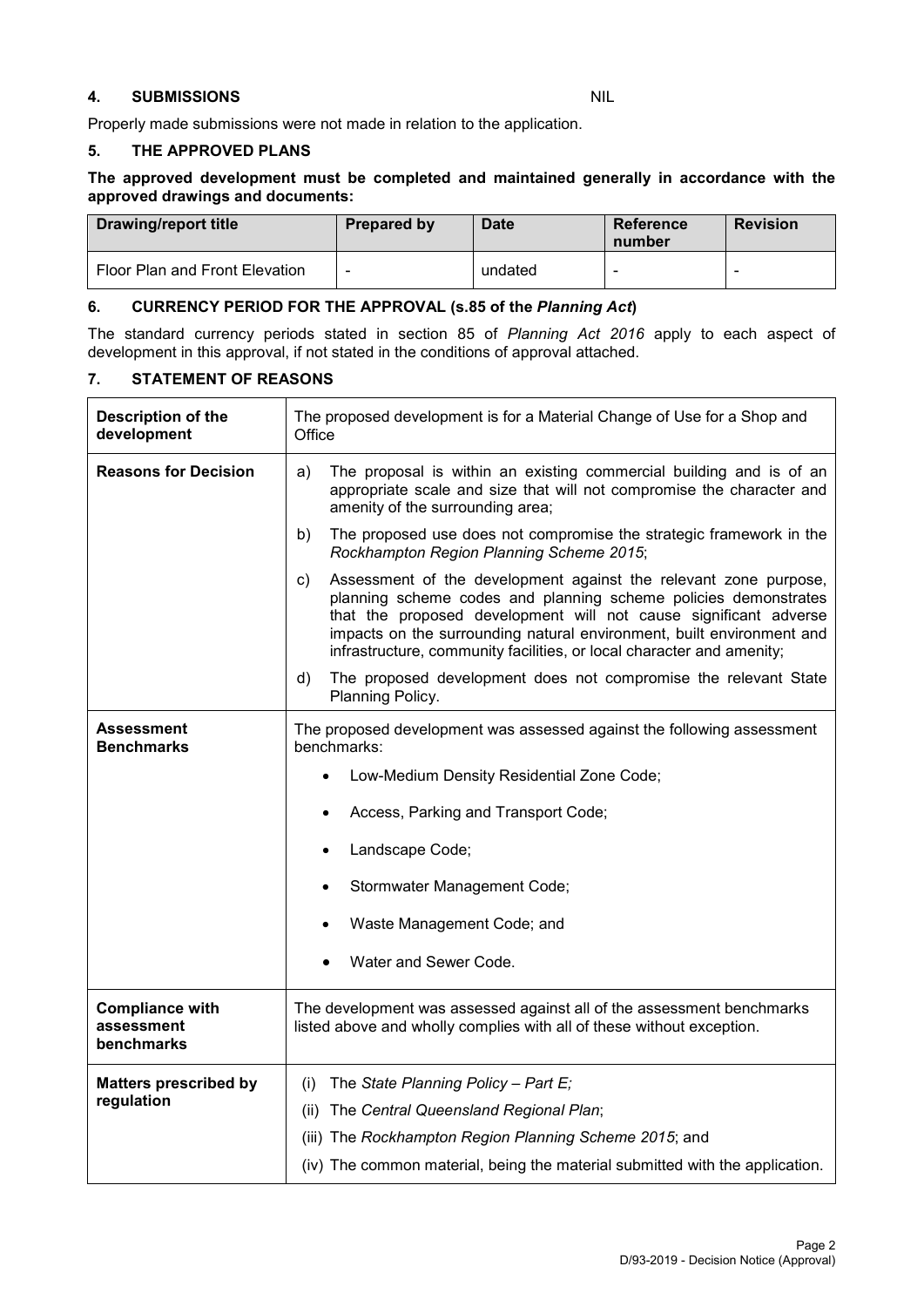#### **8. APPEAL RIGHTS**

The rights of an applicant to appeal to a tribunal or the Planning and Environment Court against a decision about a development application are set out in chapter 6, part 1 of the *Planning Act 2016*. There may also be a right to make an application for a declaration by a tribunal (see chapter 6, part 2 of the *Planning Act 2016).*

#### *Appeal by an applicant*

An applicant for a development application may appeal to the Planning and Environment Court against the following:

- the refusal of all or part of the development application
- a provision of the development approval
- the decision to give a preliminary approval when a development permit was applied for
- a deemed refusal of the development application.

An applicant may also have a right to appeal to the Development tribunal. For more information, see schedule 1 of the *Planning Act 2016*.

The timeframes for starting an appeal in the Planning and Environment Court are set out in section 229 of the *Planning Act 2016*.

**Attachment 2** is an extract from the *Planning Act 2016* that sets out the applicant's appeal rights and the appeal rights of a submitter.

#### **9. WHEN THE DEVELOPMENT APPROVAL TAKES EFFECT**

This development approval takes effect:

From the time the decision notice is given  $-$  if there is no submitter and the applicant does not appeal the decision to the court.

Or

When the submitter's appeal period ends  $-$  if there is a submitter and the applicant does not appeal the decision to the court.

Or

Subject to the decision of the court, when the appeal is finally decided  $-$  if an appeal is made to the court.

#### **10. ASSESSMENT MANAGER**

| Name: | Amanda O'Mara             | Signature: | Date: | 23 December 2019 |
|-------|---------------------------|------------|-------|------------------|
|       | <b>ACTING COORDINATOR</b> |            |       |                  |
|       | DEVELOPMENT ASSESSMENT    |            |       |                  |

#### **Attachment 1 – Conditions of the approval**

*Part 1* **–** *Conditions imposed by the assessment manager [Note: where a condition is imposed about infrastructure under Chapter 4 of the Planning Act 2016, the relevant provision of the Act under which this condition was imposed must be specified.]*

#### *Attachment 2—Extract on appeal rights*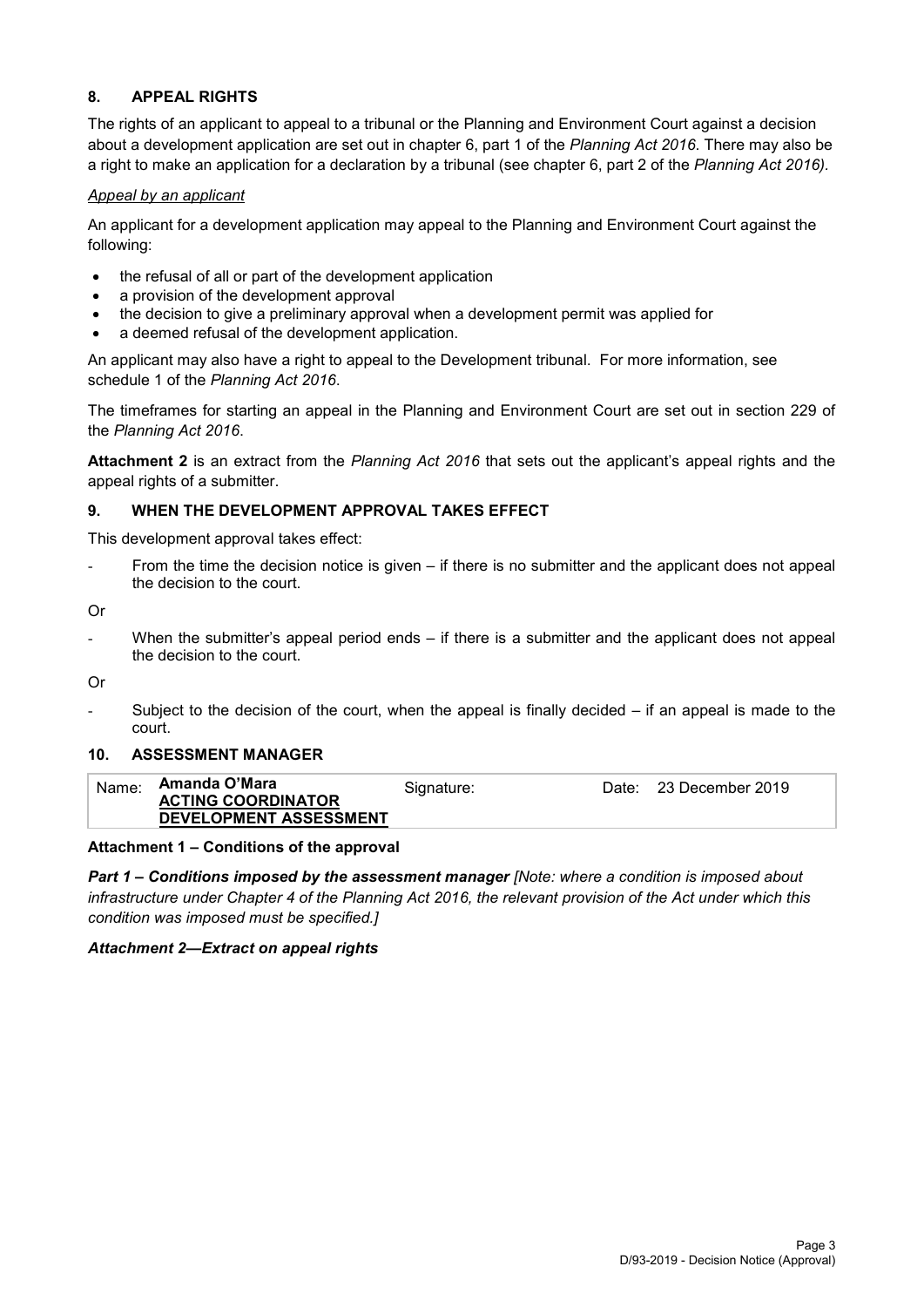

## **Attachment 1 – Part 1 Rockhampton Regional Council Conditions**

*Planning Act 2016*

## 1.0 ADMINISTRATION

- 1.1 The Developer and their employee, agent, contractor or invitee is responsible for ensuring compliance with the conditions of this development approval.
- 1.2 Where these Conditions refer to "Council" in relation to requiring Council to approve or to be satisfied as to any matter, or conferring on the Council a function, power or discretion, that role may be fulfilled in whole or in part by a delegate appointed for that purpose by the Council.
- 1.3 All conditions, works, or requirements of this development approval must be undertaken and completed:
	- 1.3.1 to Council's satisfaction;
	- 1.3.2 at no cost to Council; and
	- 1.3.3 prior to the commencement of the use.

unless otherwise stated.

## 2.0 APPROVED PLANS AND DOCUMENTS

2.1 The approved development must be completed and maintained generally in accordance with the approved plans and documents, except where amended by any condition of this development approval:

| <b>Drawing/report title</b>    | <b>Prepared by</b> | <b>Date</b> | Reference<br>number | <b>Revision</b> |
|--------------------------------|--------------------|-------------|---------------------|-----------------|
| Floor Plan and Front Elevation |                    | undated     |                     |                 |

2.2 Where there is any conflict between the conditions of this development approval and the details shown on the approved plans and documents, the conditions of this development approval must prevail.

## 3.0 OPERATING PROCEDURES

- 3.1 Any lighting devices associated with the development, such as sensory lighting, must be positioned on the development site and shielded so as not to cause glare or other nuisance to nearby residents and motorists. Night lighting must be designed, constructed and operated in accordance with *Australian Standard AS4282 "Control of the obtrusive effects of outdoor lighting"*.
- 3.2 Operations on the development site must have no significant impact on the amenity of adjoining premises or the surrounding area due to the emission of light or noise.
- 3.3 The hours of operations for the Shop and Office must be limited to:
	- (i) 0700 hours to 1900 hours on Monday to Saturday, and
	- (ii) 0800 hours to 1900 hours on Sundays and public holidays.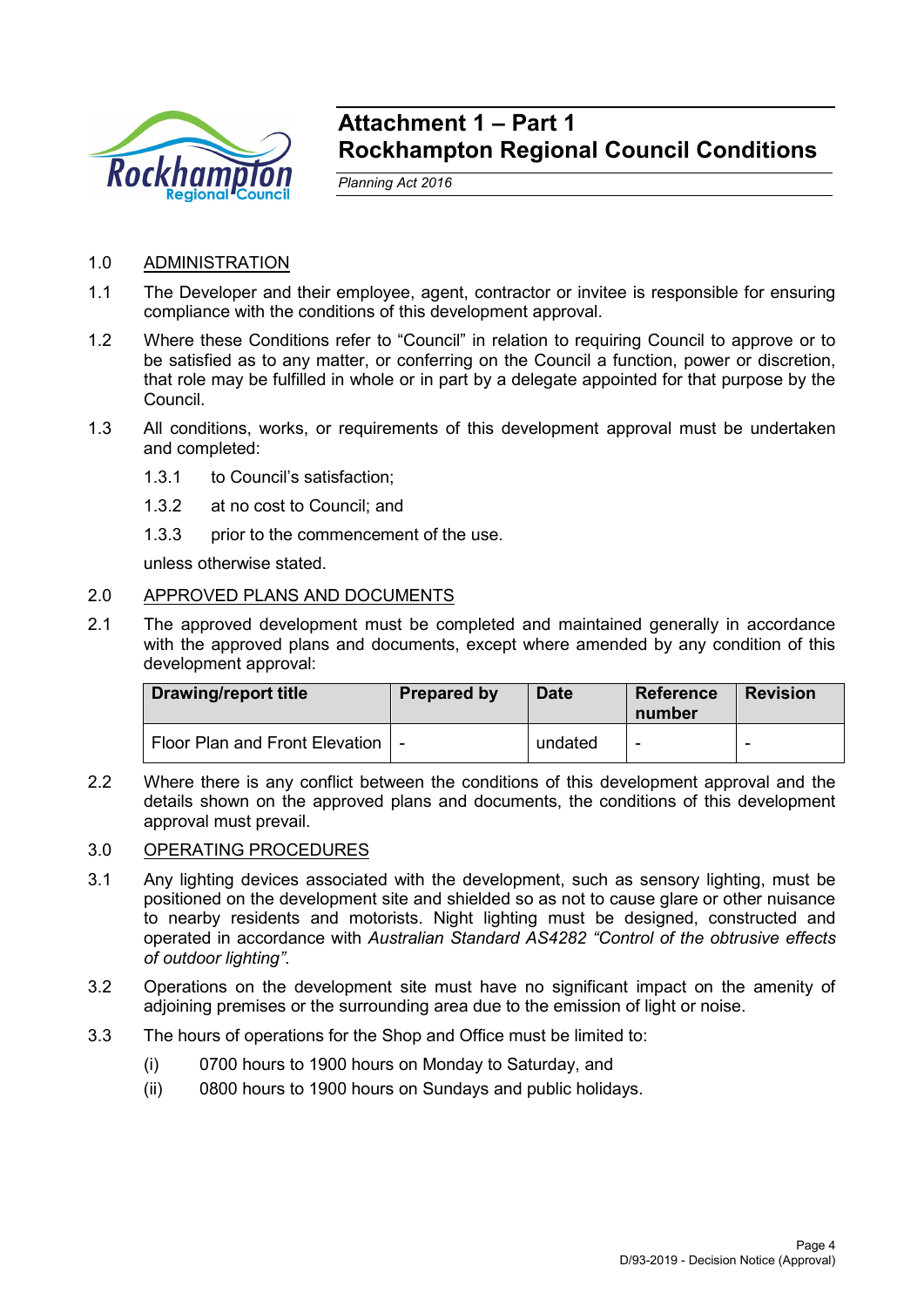## ADVISORY NOTES

#### NOTE 1. Aboriginal Cultural Heritage

It is advised that under section 23 of the *Aboriginal Cultural Heritage Act 2003*, a person who carries out an activity must take all reasonable and practicable measures to ensure the activity does not harm Aboriginal cultural heritage (the "cultural heritage duty of care"). Maximum penalties for breaching the duty of care are listed in the Aboriginal cultural heritage legislation. The information on Aboriginal cultural heritage is available on the Department of Aboriginal and Torres Strait Islander Partnerships website [www.datsip.qld.gov.au.](http://www.datsip.qld.gov.au/)

### NOTE 2. General Environmental Duty

General environmental duty under the *Environmental Protection Act 1994* prohibits unlawful environmental nuisance caused by noise, aerosols, particles, dust, ash, fumes, light, odour or smoke beyond the boundaries of the development site during all stages of the development including earthworks, construction and operation.

#### NOTE 3. Infrastructure Charges Notice

Council has resolved not to issue an Infrastructure Charges Notice for this development because the new infrastructure charges arising from the development are less than the credits applicable for the new development.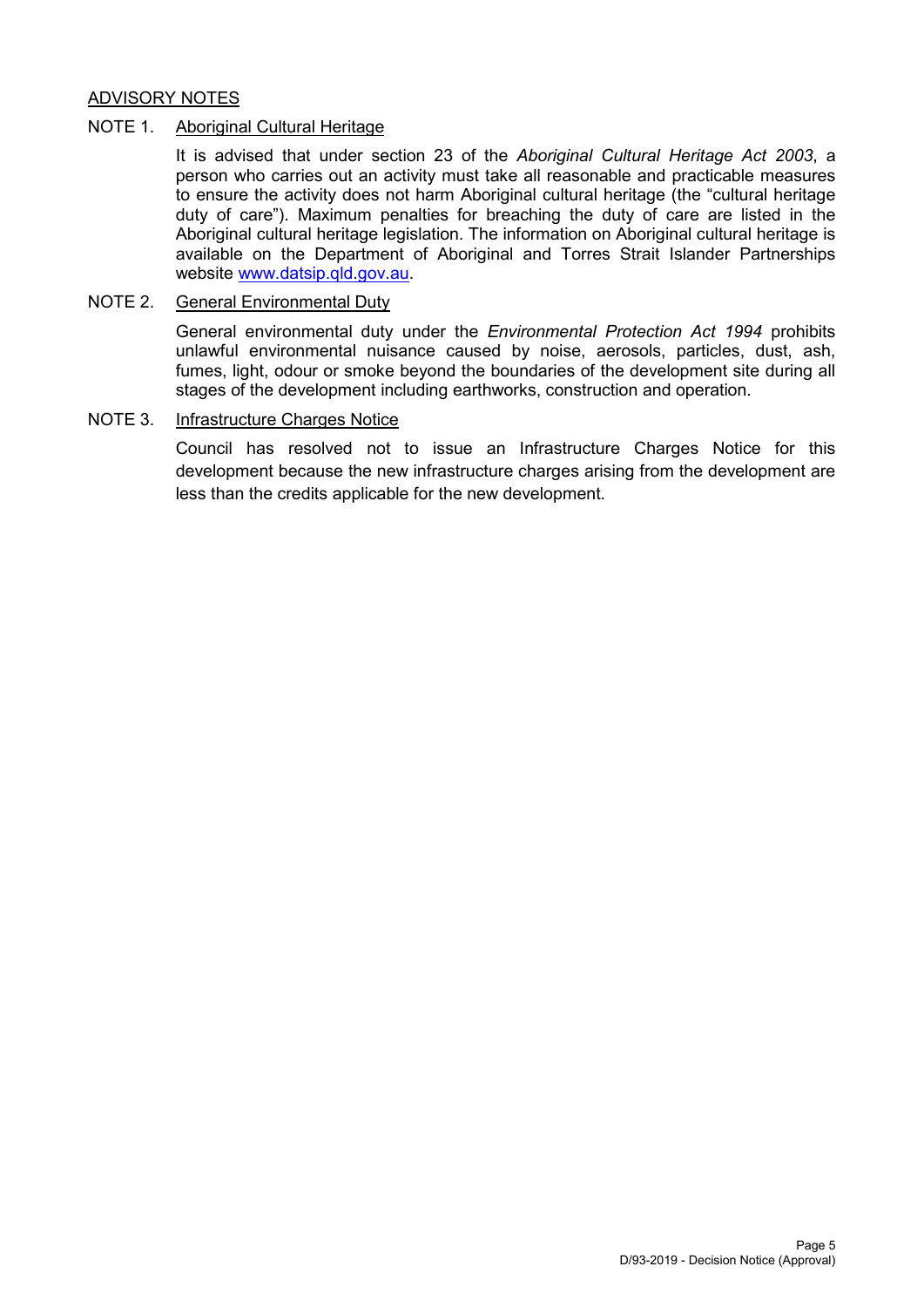

## **Attachment 2 - Appeal Rights**

*PLANNING ACT 2016*

The following is an extract from the *Planning Act 2016 (Chapter 6)*

#### *Appeal rights*

#### *229 Appeals to tribunal or P&E Court*

- (1) Schedule 1 states—
	- (a) matters that may be appealed to— (i)either a tribunal or the P&E Court; or (ii)only a tribunal; or (iii)only the P&E Court; and
	- (b) the person—

(i)who may appeal a matter (the **appellant**); and (ii)who is a respondent in an appeal of the matter; and (iii)who is a co-respondent in an appeal of the matter; and

- (iv)who may elect to be a co-respondent in an appeal of the matter.
- (2) An appellant may start an appeal within the appeal period.
- (3) The **appeal period** is—
	- (a) for an appeal by a building advisory agency—10 business days after a decision notice for the decision is given to the agency or
	- (b) for an appeal against a deemed refusal—at any time after the deemed refusal happens; or
	- (c) for an appeal against a decision of the Minister, under chapter 7, part 4, to register premises or to renew the registration of premises—20 business days after a notice is published under section 269(3)(a) or (4); or
	- (d) for an appeal against an infrastructure charges notice— 20 business days after the infrastructure charges notice is given to the person; or
	- (e) for an appeal about a deemed approval of a development application for which a decision notice has not been given—30 business days after the applicant gives the deemed approval notice to the assessment manager; or
	- (f) for any other appeal—20 business days after a notice of the decision for the matter, including an enforcement notice, is given to the person.

#### Note—

See the P&E Court Act for the court's power to extend the appeal period.

- (4) Each respondent and co-respondent for an appeal may be heard in the appeal.
- (5) If an appeal is only about a referral agency's response, the assessment manager may apply to the tribunal or P&E Court to withdraw from the appeal.
- (6) To remove any doubt, it is declared that an appeal against an infrastructure charges notice must not be about—
	- (a) the adopted charge itself; or
	- (b) for a decision about an offset or refund—
		- (i) the establishment cost of trunk infrastructure identified in a LGIP; or
		- (ii) the cost of infrastructure decided using the method

included in the local government's charges resolution.

- **230 Notice of appeal**
- (1) An appellant starts an appeal by lodging, with the registrar of the tribunal or P&E Court, a notice of appeal that—
	- (a) is in the approved form; and
	- (b) succinctly states the grounds of the appeal.
- (2) The notice of appeal must be accompanied by the required fee.
- (3) The appellant or, for an appeal to a tribunal, the registrar must, within the service period, give a copy of the notice of appeal to—
- (a) the respondent for the appeal; and
- (b) each co-respondent for the appeal; and
- (c) for an appeal about a development application under schedule 1, table 1, item 1—each principal submitter for the development application; and
- (d) for an appeal about a change application under schedule 1, table 1, item 2—each principal submitter for the change application; and
- (e) each person who may elect to become a co-respondent for the appeal, other than an eligible submitter who is not a principal submitter in an appeal under paragraph (c) or (d); and
- (f) for an appeal to the P&E Court—the chief executive; and
- (g) for an appeal to a tribunal under another Act—any other person who the registrar considers appropriate.
- (4) The **service period** is—
	- (a) if a submitter or advice agency started the appeal in the P&E Court—2 business days after the appeal is started; or
	- (b) otherwise—10 business days after the appeal is started.
- (5) A notice of appeal given to a person who may elect to be a co-respondent must state the effect of subsection
- (6) A person elects to be a co-respondent by filing a notice of election, in the approved form, within 10 business days after the notice of appeal is given to the person*.*
- **231 Other appeals**
- (1) Subject to this chapter, schedule 1 and the P&E Court Act, unless the Supreme Court decides a decision or other matter under this Act is affected by jurisdictional error, the decision or matter is non-appealable.
- (2) The Judicial Review Act 1991, part 5 applies to the decision or matter to the extent it is affected by jurisdictional error.
- (3) A person who, but for subsection (1) could have made an application under the Judicial Review Act 1991 in relation to the decision or matter, may apply under part 4 of that Act for a statement of reasons in relation to the decision or matter.
- (4) In this section— **decision** includes—
	- (a) conduct engaged in for the purpose of making a decision; and
	- (b) other conduct that relates to the making of a decision; and
	- (c) the making of a decision or the failure to make a decision; and
	- (d) a purported decision; and
	- (e) a deemed refusal.

**non-appealable**, for a decision or matter, means the decision or matter—

- (a) is final and conclusive; and
- (b) may not be challenged, appealed against, reviewed, quashed, set aside or called into question in any other way under the Judicial Review Act 1991 or otherwise, whether by the Supreme Court, another court, a tribunal or another entity; and
- (c) is not subject to any declaratory, injunctive or other order of the Supreme Court, another court, a tribunal or another entity on any ground.

#### **232 Rules of the P&E Court**

- (1) A person who is appealing to the P&E Court must comply with the rules of the court that apply to the appeal.
- (2) However, the P&E Court may hear and decide an appeal even if the person has not complied with rules of the P&E Court.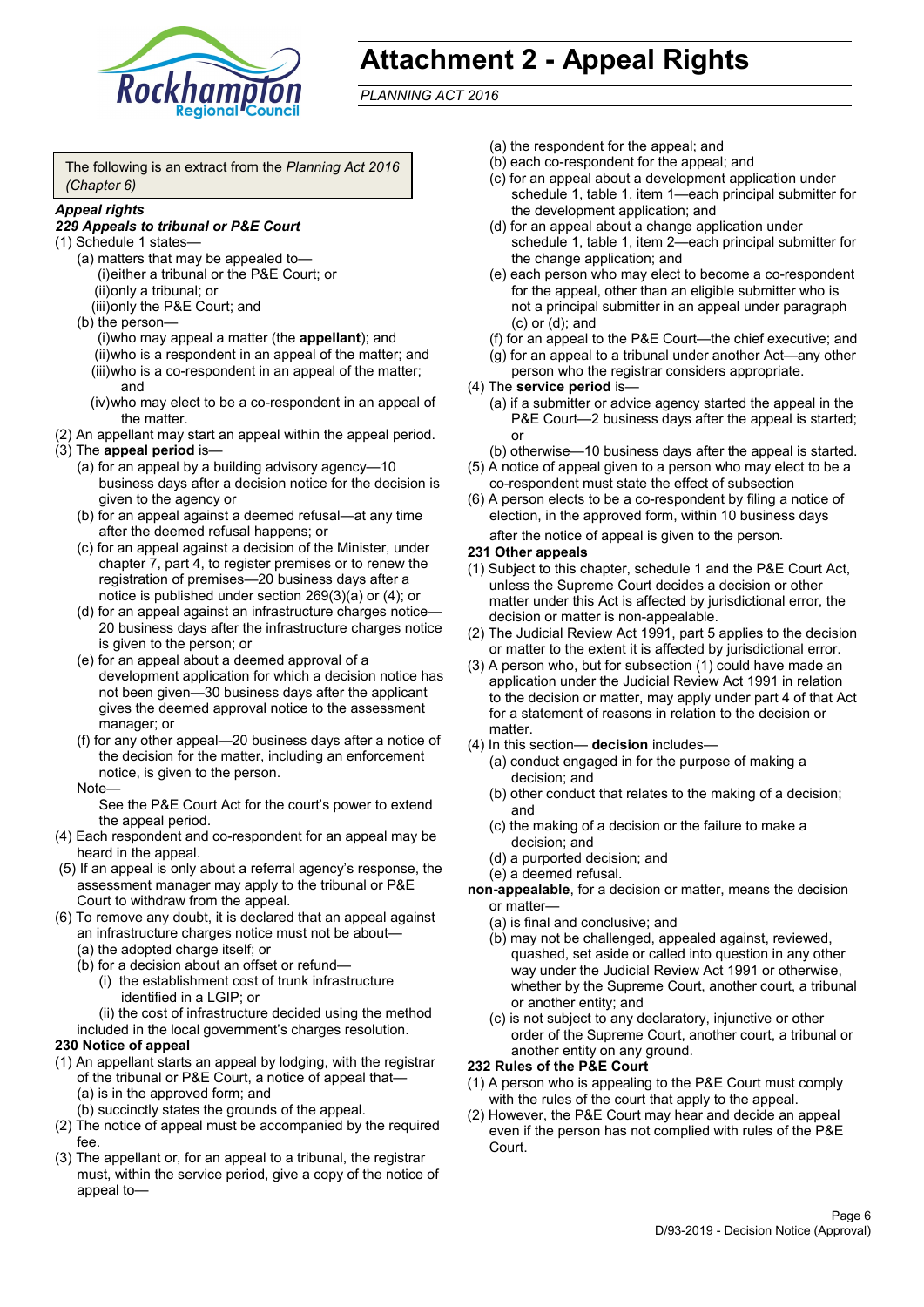

## **Appeal Rights**

*PLANNING ACT 2016*

#### **Schedule 1**

## **Appealssection 229**

#### **1 Appeal rights and parties to appeals**

- (1) Table 1 states the matters that may be appealed to—(a) the P&E court; or (b) a tribunal.
- (2) However, table 1 applies to a tribunal only if the matter involves—
	- (a) the refusal, or deemed refusal of a development application, for—
	- (i) a material change of use for a classified building; or
	- (ii) operational work associated with building work, a retaining wall, or a tennis court; or
	- (b) a provision of a development approval for—
	- (i) a material change of use for a classified building; or
- (ii) operational work associated with building work, a retaining wall, or a tennis court; or
	- (c) if a development permit was applied for—the decision to give a preliminary approval for—
		- (i) a material change of use for a classified building; or
		- (ii) operational work associated with building work, a retaining wall, or a tennis court; or
	- (d) a development condition if—
		- (i) the development approval is only for a material change of use that involves the use of a building classified under the Building Code as a class 2 building; and
		- (ii) the building is, or is proposed to be, not more than 3 storeys; and
		- (iii) the proposed development is for not more than 60 sole-occupancy units; or
	- (e) a decision for, or a deemed refusal of, an extension application for a development approval that is only for a material change of use of a classified building; or
	- (f) a decision for, or a deemed refusal of, a change application for a development approval that is only for a material change of use of a classified building; or
	- (g) a matter under this Act, to the extent the matter relates to—
		- (i) the Building Act, other than a matter under that Act that may or must be decided by the Queensland Building and Construction Commission; or
		- (ii) the Plumbing and Drainage Act, part 4 or 5; or
	- (h) a decision to give an enforcement notice in relation to a matter under paragraphs (a) to (g); or
	- (i) a decision to give an infrastructure charges notice; or
	- (j) the refusal, or deemed refusal, of a conversion application; or
	- (k) a matter that, under another Act, may be appealed to the tribunal; or
	- (l) a matter prescribed by regulation.
- (3) Also, table 1 does not apply to a tribunal if the matter

involves—

- (a) for a matter in subsection  $(2)(a)$  to  $(d)$ 
	- (i) a development approval for which the development application required impact assessment; and
	- (ii) a development approval in relation to which the assessment manager received a properly made submission for the development application; or
- (b) a provision of a development approval about the identification or inclusion, under a variation approval, of a matter for the development.
- (4) Table 2 states the matters that may be appealed only to the P&E Court.
- (5) Table 3 states the matters that may be appealed only to the tribunal.
- (6) In each table—
	- (a) column 1 states the appellant in the appeal; and
	- (b) column 2 states the respondent in the appeal; and
	- (c) column 3 states the co-respondent (if any) in the appeal; and
	- (d) column 4 states the co-respondents by election (if any) in the appeal.
- (7) If the chief executive receives a notice of appeal under section 230(3)(f), the chief executive may elect to be a corespondent in the appeal.

| Table 1                                                                                                          |                                                                                                                                                                                                                            |                                                                  |                                                       |  |
|------------------------------------------------------------------------------------------------------------------|----------------------------------------------------------------------------------------------------------------------------------------------------------------------------------------------------------------------------|------------------------------------------------------------------|-------------------------------------------------------|--|
|                                                                                                                  |                                                                                                                                                                                                                            | Appeals to the P&E Court and, for certain matters, to a tribunal |                                                       |  |
| 1. Development applications<br>An appeal may be made against-<br>(c) a provision of the development approval; or | (a) the refusal of all or part of the development application; or<br>(b) the deemed refusal of the development application; or<br>(d) if a development permit was applied for-the decision to give a preliminary approval. |                                                                  |                                                       |  |
| Column 1                                                                                                         | Column 2                                                                                                                                                                                                                   | Column 3                                                         | Column 4                                              |  |
| Appellant                                                                                                        | Respondent                                                                                                                                                                                                                 | Co-respondent                                                    | Co-respondent by election                             |  |
| $($ if any $)$<br>(if anv)                                                                                       |                                                                                                                                                                                                                            |                                                                  |                                                       |  |
| The applicant                                                                                                    | The assessment<br>manager                                                                                                                                                                                                  | If the appeal is about<br>a concurrence                          | 1 A concurrence agency that is<br>not a co-respondent |  |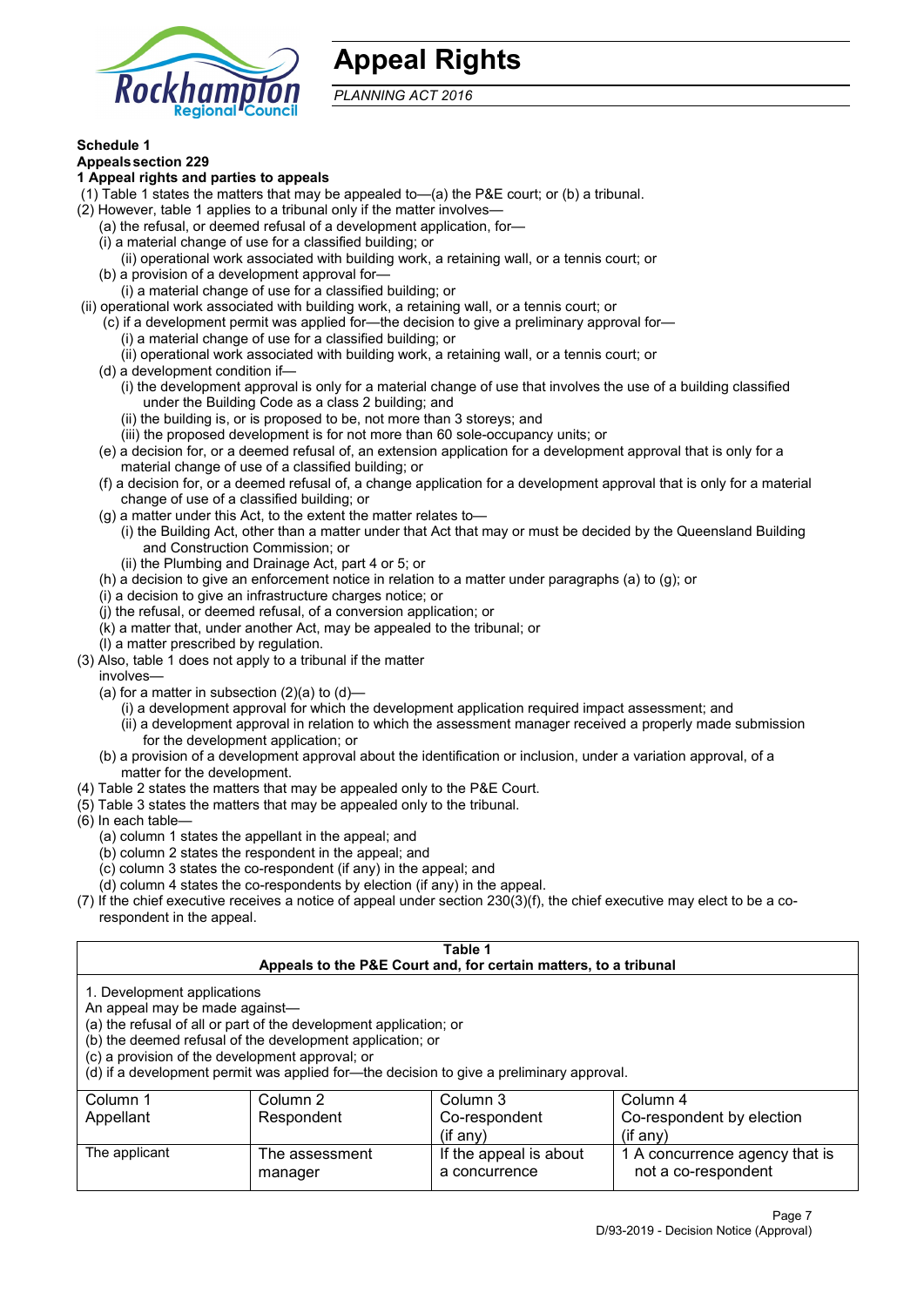| Table 1<br>Appeals to the P&E Court and, for certain matters, to a tribunal                                                                                                                           |                                                                                                                               |                                                                 |                                                                                                                                                                                                                                                                                                                                                 |  |
|-------------------------------------------------------------------------------------------------------------------------------------------------------------------------------------------------------|-------------------------------------------------------------------------------------------------------------------------------|-----------------------------------------------------------------|-------------------------------------------------------------------------------------------------------------------------------------------------------------------------------------------------------------------------------------------------------------------------------------------------------------------------------------------------|--|
|                                                                                                                                                                                                       |                                                                                                                               | agency's referral<br>response-the<br>concurrence agency         | 2 If a chosen Assessment<br>manager is the respondent-<br>the prescribed assessment<br>manager<br>3 Any eligible advice agency for<br>the application<br>4 Any eligible submitter for the<br>application                                                                                                                                        |  |
| 2. Change applications<br>An appeal may be made against-<br>(b) a deemed refusal of a change application.                                                                                             |                                                                                                                               |                                                                 | (a) a responsible entity's decision for a change application, other than a decision made by the P&E court; or                                                                                                                                                                                                                                   |  |
| Column 1<br>Appellant                                                                                                                                                                                 | Column <sub>2</sub><br>Respondent                                                                                             | Column 3<br>Co-respondent<br>(if any)                           | Column 4<br>Co-respondent by election<br>(if any)                                                                                                                                                                                                                                                                                               |  |
| 1 The applicant<br>2 If the responsible<br>entity is the<br>assessment<br>manager-an<br>affected entity that<br>gave a pre-request<br>notice or response<br>notice                                    | The responsible<br>entity                                                                                                     | If an affected entity<br>starts the appeal-the<br>applicant     | 1 A concurrence agency for the<br>development application<br>2 If a chosen assessment<br>manager is the respondent-<br>the prescribed assessment<br>manager<br>3 A private certifier for the<br>development application<br>4 Any eligible advice agency for<br>the change application<br>5 Any eligible submitter for the<br>change application |  |
| 3. Extension applications<br>An appeal may be made against-                                                                                                                                           | (a) the assessment manager's decision about an extension application; or<br>(b) a deemed refusal of an extension application. |                                                                 |                                                                                                                                                                                                                                                                                                                                                 |  |
| Column 1<br>Appellant                                                                                                                                                                                 | Column <sub>2</sub><br>Respondent                                                                                             | Column 3<br>Co-respondent<br>(if any)                           | Column 4<br>Co-respondent by election<br>(if any)                                                                                                                                                                                                                                                                                               |  |
| 1 The applicant<br>1<br>2<br>For a matter other<br>than a deemed<br>refusal of an<br>extension<br>application - a<br>concurrence<br>agency, other than<br>the chief executive,<br>for the application | The assessment<br>manager                                                                                                     | If a concurrence<br>agency starts the<br>appeal - the applicant | If a chosen assessment<br>manager is the respondent - the<br>prescribed assessment manager                                                                                                                                                                                                                                                      |  |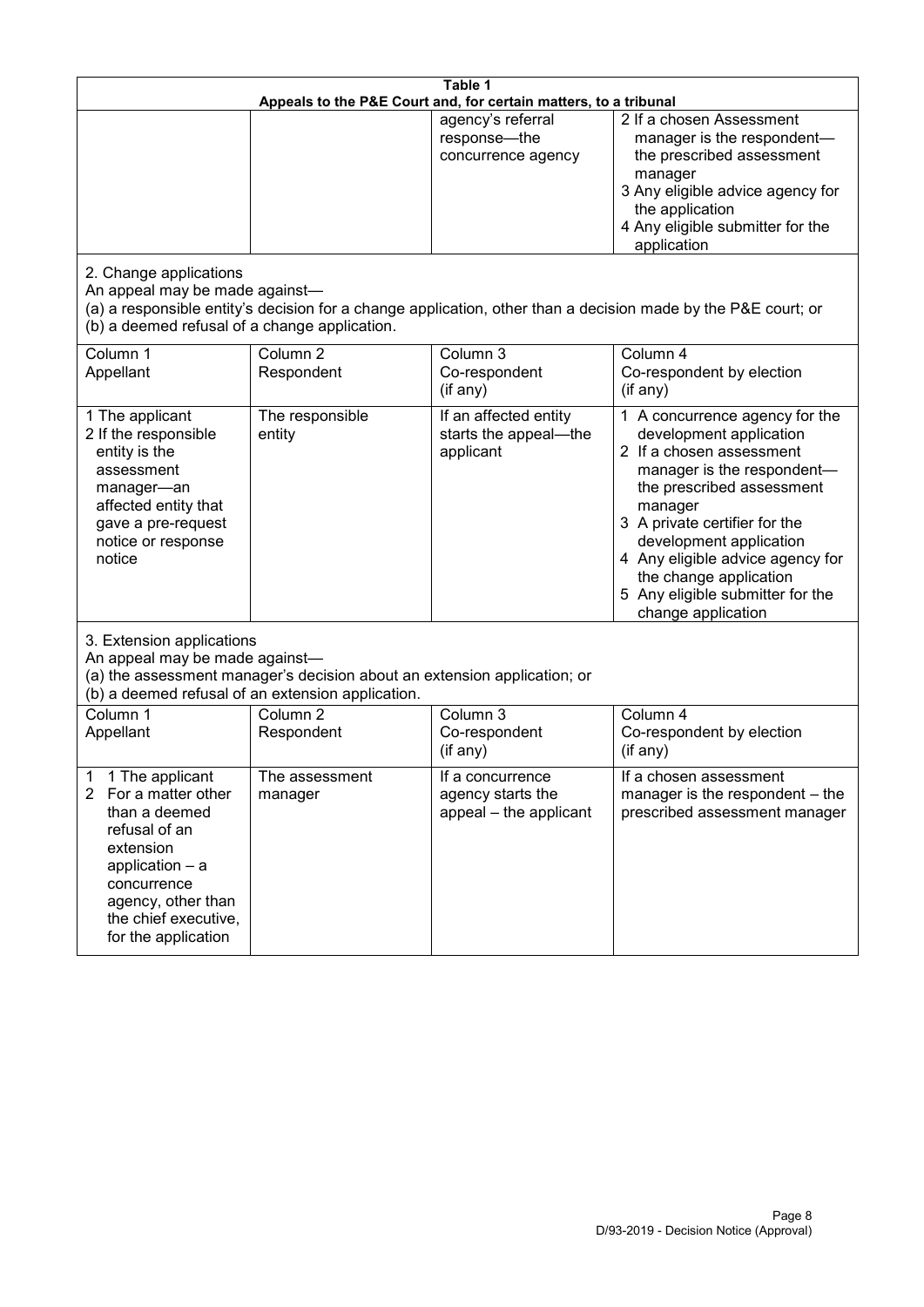#### **Table 1 Appeals to the P&E Court and, for certain matters, to a tribunal**

4. Infrastructure charges notices

- An appeal may be made against an infrastructure charges notice on 1 or more of the following grounds
- a) The notice involved an error relating to
	- (i) The application of the relevant adopted charge; or
- Examples of errors in applying an adopted charge
	- The incorrect application of gross floor area for a non-residential development
	- Applying an incorrect 'use category', under a regulation, to the development
	- (i) The working out of extra demands, for section 120; or
	- (ii) An offset or refund; or
- b) The was no decision about an offset or refund; or
- c) If the infrastructure charges notice states a refund will be given the timing for giving the refund; or
- d) The amount of the charge is so unreasonable that no reasonable relevant local government could have

## imposed the amount.

| Column 1                         | Column 2                                | Column 3      | Column 4                  |
|----------------------------------|-----------------------------------------|---------------|---------------------------|
| Appellant                        | Respondent                              | Co-respondent | Co-respondent by election |
|                                  |                                         | (if any)      | $($ if any $)$            |
| The person given the             | The local government                    |               |                           |
| Infrastructure charges<br>notice | that gave the<br>infrastructure charges |               |                           |
|                                  |                                         |               |                           |
|                                  | notice                                  |               |                           |

5. Conversion applications

An appeal may be made against—

(a) the refusal of a conversion application; or

(b) a deemed refusal of a conversion application.

| Column 1<br>Appellant | Column 2<br>Respondent                                                  | Column 3<br>Co-respondent<br>$($ if any $)$ | Column 4<br>Co-respondent by election<br>$($ if any $)$ |
|-----------------------|-------------------------------------------------------------------------|---------------------------------------------|---------------------------------------------------------|
| The applicant         | The local government<br>to which the conversion<br>application was made |                                             |                                                         |

6. Enforcement notices

An appeal may be made against the decision to give an enforcement notice.

| Column 1                                   | Column 2                     | Column 3      | Column 4                                                                                                                                                                   |
|--------------------------------------------|------------------------------|---------------|----------------------------------------------------------------------------------------------------------------------------------------------------------------------------|
| Appellant                                  | Respondent                   | Co-respondent | Co-respondent by election                                                                                                                                                  |
|                                            |                              | (if any)      | $($ if any $)$                                                                                                                                                             |
| The person given the<br>enforcement notice | The enforcement<br>authority |               | If the enforcement authority is<br>not the local government for<br>the premises in relation to which<br>the offence is alleged to have<br>happened-the local<br>government |

#### **Table 2 Appeals to the P&E Court only**

1. Appeals from tribunal

An appeal may be made against a decision of a tribunal, other than a decision under

section 252, on the ground of—

(a) an error or mistake in law on the part of the tribunal; or

(b) jurisdictional error.

| Column 1<br>Appellant                             | Column 2<br>Respondent                                    | Column 3<br>Co-respondent<br>$(if$ any) | Column 4<br>Co-respondent by election<br>(if any) |
|---------------------------------------------------|-----------------------------------------------------------|-----------------------------------------|---------------------------------------------------|
| A party to the<br>proceedings for the<br>decision | The other party to the<br>proceedings for the<br>decision | ۰                                       |                                                   |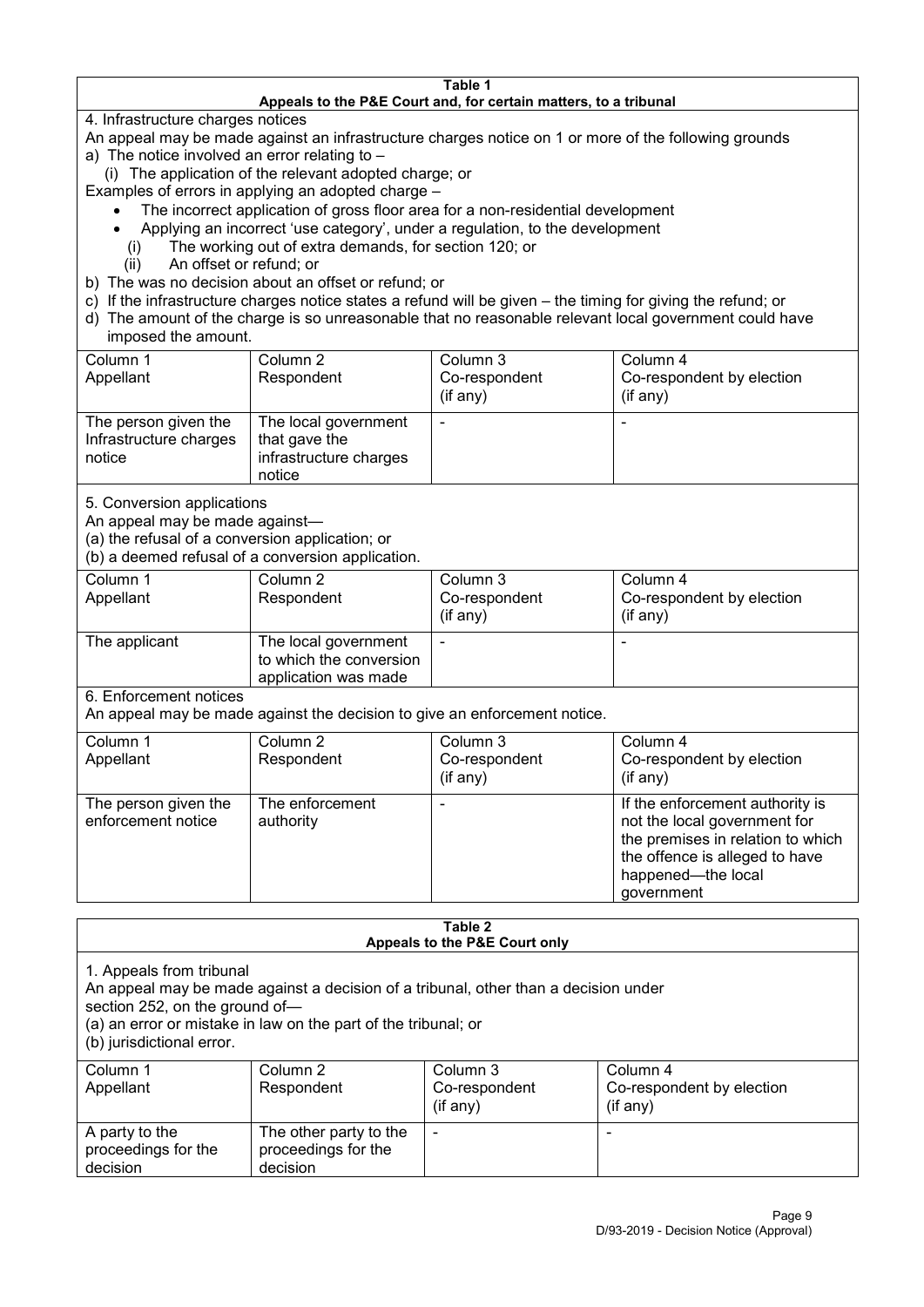#### **Table 2 Appeals to the P&E Court only**

2. Eligible submitter appeals

An appeal may be made against the decision to give a development approval, or an approval for a change application, to the extent that the decision relates to—

(a) any part of the development application for the development approval that required impact assessment; or (b) a variation request.

| Column 1                                                                                                                                                                                     | Column 2                                                                                                                   | Column 3                                                                                                                  | Column 4                                             |
|----------------------------------------------------------------------------------------------------------------------------------------------------------------------------------------------|----------------------------------------------------------------------------------------------------------------------------|---------------------------------------------------------------------------------------------------------------------------|------------------------------------------------------|
| Appellant                                                                                                                                                                                    | Respondent                                                                                                                 | Co-respondent                                                                                                             | Co-respondent by election                            |
|                                                                                                                                                                                              |                                                                                                                            | (if any)                                                                                                                  | (if any)                                             |
| 1 For a development<br>application-an<br>eligible submitter for<br>the development<br>application<br>2 For a change<br>application-an<br>eligible submitter for<br>the change<br>application | 1 For a development<br>application-the<br>assessment<br>manager<br>2 For a change<br>application-the<br>responsible entity | 1 The applicant<br>2 If the appeal is<br>about a concurrence<br>agency's referral<br>response---the<br>concurrence agency | Another eligible<br>submitter for the<br>application |
| O. Eliaikha ankarittan and aliaikha admias ananan ann an ala                                                                                                                                 |                                                                                                                            |                                                                                                                           |                                                      |

3. Eligible submitter and eligible advice agency appeals

An appeal may be made against a provision of a development approval, or failure to

include a provision in the development approval, to the extent the matter relates to—

(a) any part of the development application or the change application, for the development approval, that required impact assessment; or

(b) a variation request.

| Column 1<br>Appellant                                                                                                                                                                                                                                                                         | Column <sub>2</sub><br>Respondent                                                                                          | Column 3<br>Co-respondent<br>(if any)                                                                                   | Column 4<br>Co-respondent by election<br>(if any) |  |
|-----------------------------------------------------------------------------------------------------------------------------------------------------------------------------------------------------------------------------------------------------------------------------------------------|----------------------------------------------------------------------------------------------------------------------------|-------------------------------------------------------------------------------------------------------------------------|---------------------------------------------------|--|
| 1 For a development<br>application-an<br>eligible submitter for<br>the development<br>application<br>2 For a change<br>application-an<br>eligible submitter for<br>the change<br>application<br>3 An eligible advice<br>agency for the<br>development<br>application or<br>change application | 1 For a development<br>application-the<br>assessment<br>manager<br>2 For a change<br>application-the<br>responsible entity | 1 The applicant<br>2 If the appeal is<br>about a concurrence<br>agency's referral<br>response-the<br>concurrence agency | Another eligible submitter for the<br>application |  |
| 4. Compensation claims<br>An appeal may be made against-<br>(a) a decision under section 32 about a compensation claim; or<br>(b) a decision under section 265 about a claim for compensation; or<br>(c) a deemed refusal of a claim under paragraph (a) or (b).                              |                                                                                                                            |                                                                                                                         |                                                   |  |
| Column 1<br>Appellant                                                                                                                                                                                                                                                                         | Column <sub>2</sub><br>Respondent                                                                                          | Column 3<br>Co-respondent<br>(if any)                                                                                   | Column 4<br>Co-respondent by election<br>(if any) |  |
| A person dissatisfied<br>with the decision                                                                                                                                                                                                                                                    | The local<br>government to which<br>the claim was made                                                                     | ٠                                                                                                                       | ۰                                                 |  |
| 5. Registered premises                                                                                                                                                                                                                                                                        |                                                                                                                            |                                                                                                                         |                                                   |  |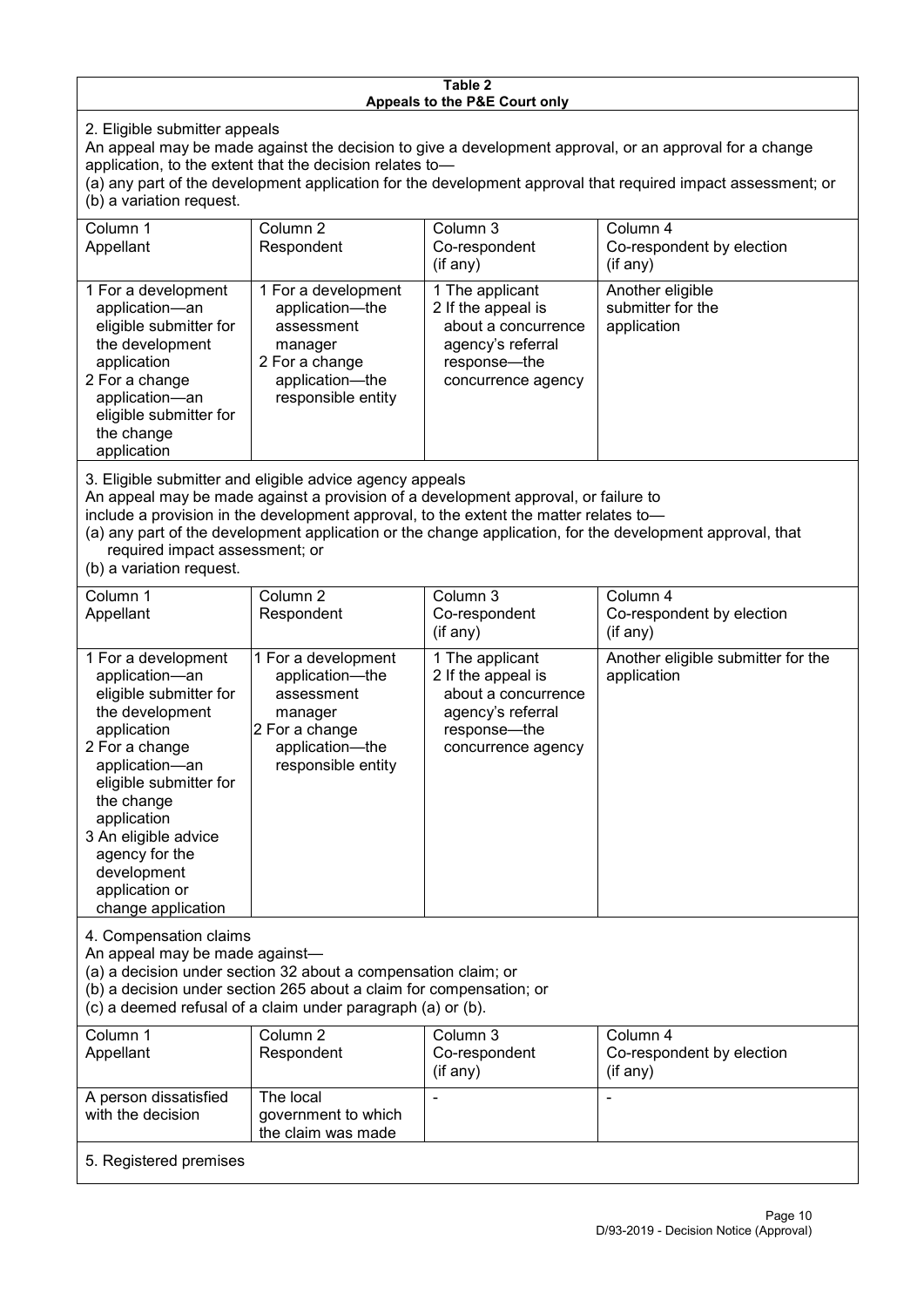| Table 2                                                                                                                                                                                                                                                                                                              |                                   |                                         |                                                                                                                                                                             |  |
|----------------------------------------------------------------------------------------------------------------------------------------------------------------------------------------------------------------------------------------------------------------------------------------------------------------------|-----------------------------------|-----------------------------------------|-----------------------------------------------------------------------------------------------------------------------------------------------------------------------------|--|
| Appeals to the P&E Court only<br>An appeal may be made against a decision of the Minister under chapter 7, part 4.                                                                                                                                                                                                   |                                   |                                         |                                                                                                                                                                             |  |
| Column 1<br>Appellant                                                                                                                                                                                                                                                                                                | Column <sub>2</sub><br>Respondent | Column 3<br>Co-respondent<br>(if any)   | Column 4<br>Co-respondent by election<br>(if any)                                                                                                                           |  |
| 1 A person given a<br>decision notice about<br>the decision<br>2 If the decision is to<br>register premises or<br>renew the<br>registration of<br>premises-an owner<br>or occupier of<br>premises in the<br>affected area for the<br>registered premises<br>who is dissatisfied<br>with the decision                 | The Minister                      |                                         | If an owner or occupier starts the<br>appeal - the owner of the<br>registered premises                                                                                      |  |
| 6. Local laws<br>An appeal may be made against a decision of a local government, or conditions applied,<br>under a local law about-<br>(a) the use of premises, other than a use that is the natural and ordinary consequence of prohibited<br>development; or<br>(b) the erection of a building or other structure. |                                   |                                         |                                                                                                                                                                             |  |
| Column 1<br>Appellant                                                                                                                                                                                                                                                                                                | Column <sub>2</sub><br>Respondent | Column 3<br>Co-respondent<br>(if any)   | Column 4<br>Co-respondent by election<br>(if any)                                                                                                                           |  |
| A person who-<br>(a) applied for the<br>decision; and<br>(b) is dissatisfied with<br>the decision or<br>conditions.                                                                                                                                                                                                  | The local government              |                                         | ٠                                                                                                                                                                           |  |
|                                                                                                                                                                                                                                                                                                                      |                                   | Table 3<br>Appeals to the tribunal only |                                                                                                                                                                             |  |
| 1. Building advisory agency appeals<br>An appeal may be made against giving a development approval for building work to the extent the building<br>work required code assessment against the building assessment provisions.                                                                                         |                                   |                                         |                                                                                                                                                                             |  |
| Column 1<br>Appellant                                                                                                                                                                                                                                                                                                | Column <sub>2</sub><br>Respondent | Column 3<br>Co-respondent<br>(if any)   | Column 4<br>Co-respondent by election<br>(if any)                                                                                                                           |  |
| A building advisory<br>agency for the<br>development application<br>related to the approval                                                                                                                                                                                                                          | The assessment<br>manager         | The applicant                           | 1 A concurrence agency for the<br>development application<br>related to the approval<br>2 A private certifier for the<br>development application<br>related to the approval |  |
| 3. Certain decisions under the Building Act and the Plumbing and Drainage Act<br>An appeal may be made against a decision under-<br>(a) the Building Act, other than a decision made by the Queensland Building and Construction Commission; or<br>(b) the Plumbing and Drainage Act, part 4 or 5.                   |                                   |                                         |                                                                                                                                                                             |  |
| Column 1<br>Appellant                                                                                                                                                                                                                                                                                                | Column <sub>2</sub><br>Respondent | Column 3<br>Co-respondent<br>(if any)   | Column 4<br>Co-respondent by election<br>(if any)                                                                                                                           |  |